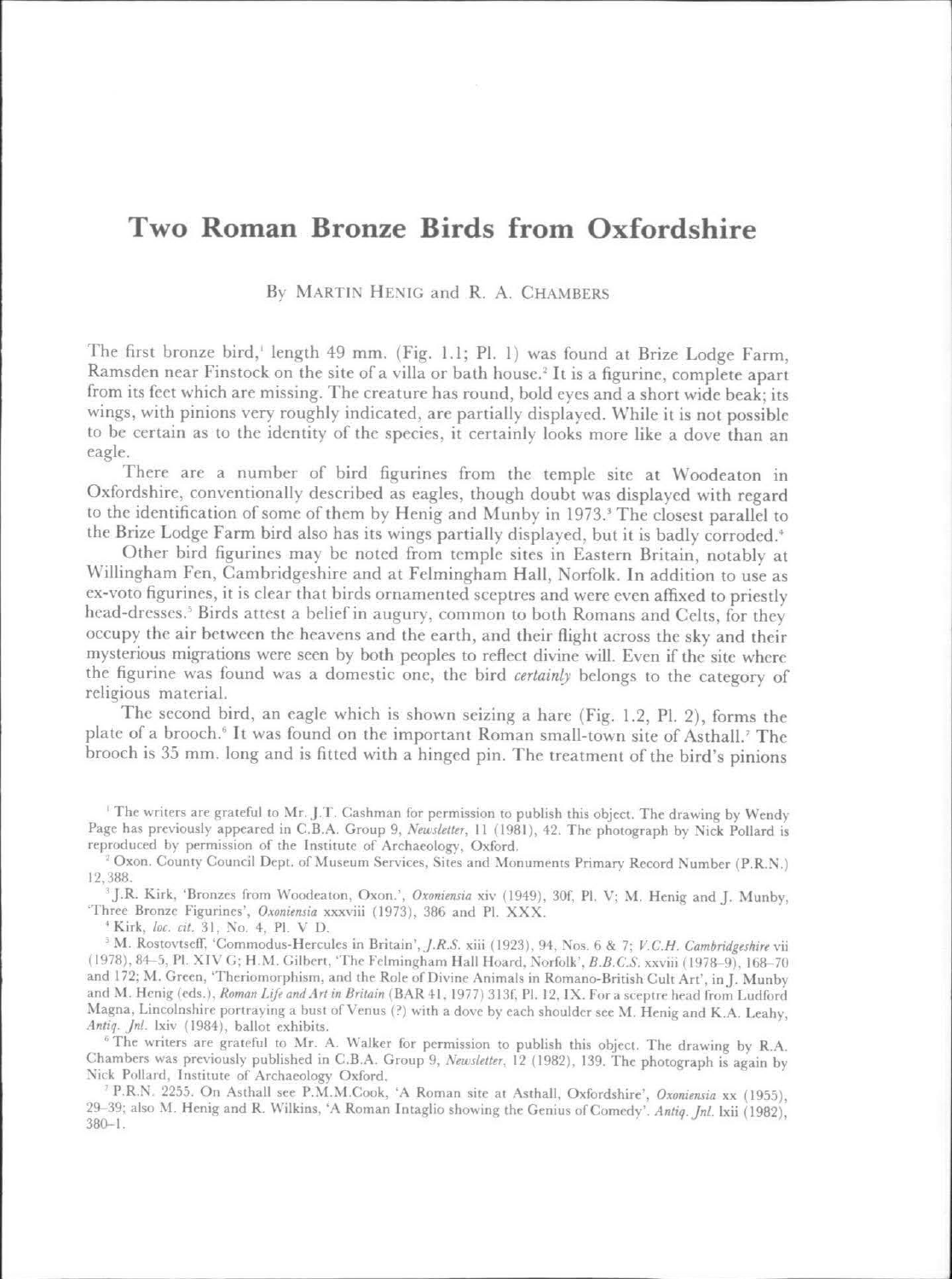## 20 MARTIN HENIG AND R.A. CHAMBERS



Fig. 1.1: Bronze bird from Ramsden. 2: Bronze bird from Asthall.

and the circular eyes of both cagle and hare provide a stylistic link with the Ramsden figurine.

The device of the Asthall brooch is common in ancient art, being found in many parts of the Greek world and the Roman Empire, but this representation is assuredly Romano-British. Again a religious connection may be suspected, for other figured brooches, especially enamelled 'Horsc-and-rider' and 'Capricorn' brooches, are often found at shrines, and two parallels to our brooch have been found at the temple sites of Hockwold-cum-Wilton, Norfolk, and Cold Kitchen Hill, Wiltshire respectively. It is probable that such brooches could be purchased at stalls or booths set up outside *temene* and either taken away as souvenirs or dedicated as offerings to the gods of the place.<sup>8</sup>

<sup>&</sup>lt;sup>8</sup> Information from Castle Museum, Norwich; R. Hattatt, Ancient and Romano-British Brooches (Sherborne, 1982) 162-3, No. 165. Horse and Rider brooches: ibid. 161, Nos. 156-60, Kirk, op. cit. 14 and Fig. 3, No. 6. S. Butcher, 'Enamels from Roman Britain' in M.R. Apted, R. Gilyard-Beer and A.D. Saunders, *Ancient Monuments and their Interpretation, Essays presented to A.J. Taylor (Chichester, 1977), 54-6, Fig. 7. Capricorn: M. Henig 'Art and Cult in*